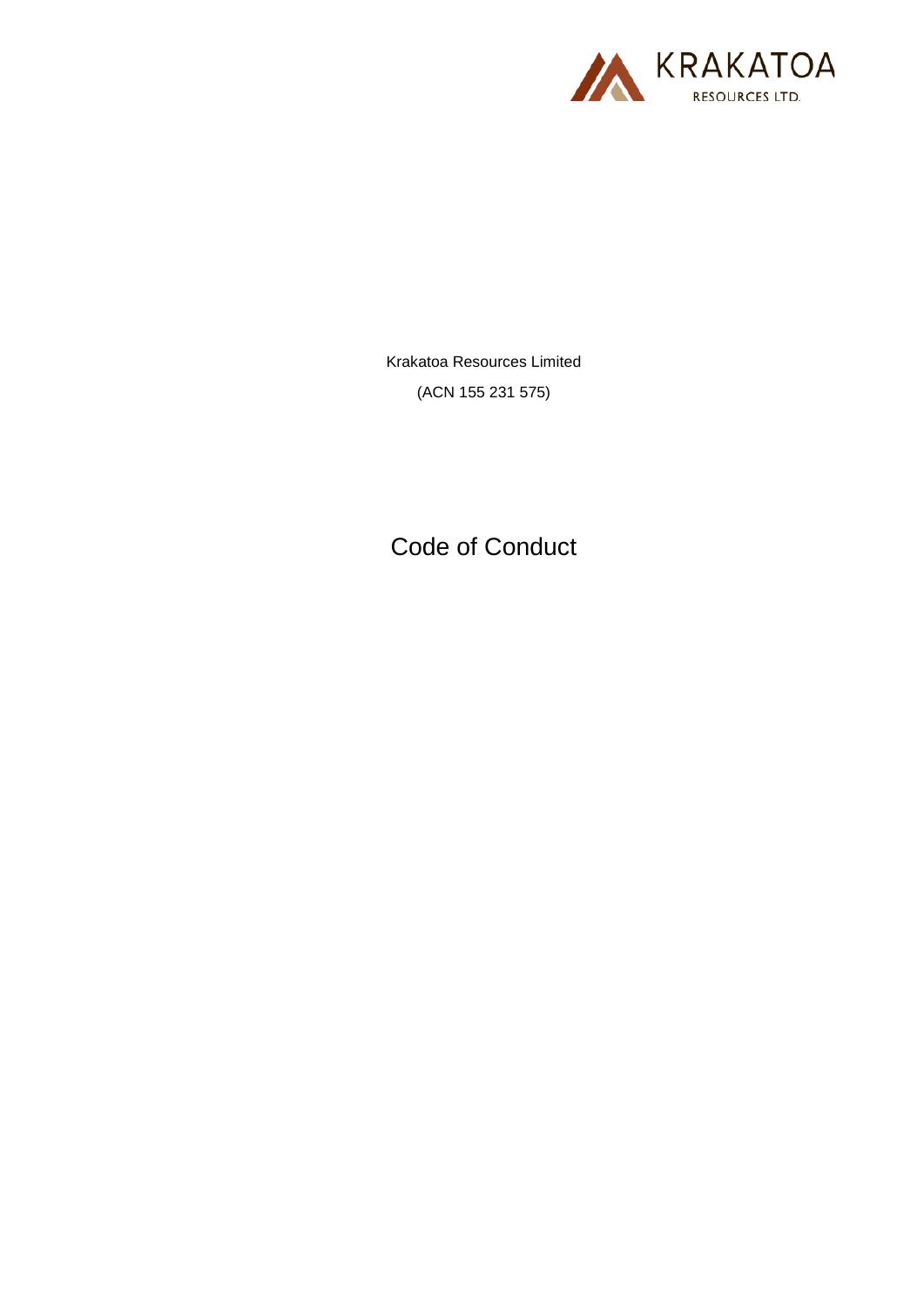

## **1 Purpose**

The purpose of this Code of Conduct is to provide a framework for decisions and actions in relation to ethical conduct in employment. It underpins Krakatoa Resources Limited's (ACN 155 231 575) (**Company**) commitment to integrity and fair dealing in its business affairs and to a duty of care to all employees, clients and stakeholders. This document sets out the principles covering appropriate conduct in a variety of contexts and outlines the minimum standard of behaviour expected from employees, directors and management. This document should also be read in conjunction with the Company's Statement of Values.

### **2 Accountabilities**

## **2.1 Managers and supervisors**

Managers and supervisors are responsible and accountable for:

- (a) undertaking their duties and behaving in a manner that is consistent with the provisions of the Code of Conduct;
- (b) the effective implementation, promotion and support of the Code of Conduct in their areas of responsibility; and
- (c) ensuring employees under their control understand and follow the provisions outlined in the Code of Conduct.

### **2.2 Employees, Directors and Management**

All employees, Directors and Management are responsible for:

- (a) undertaking their duties in a manner that is consistent with the provisions of the Code of Conduct;
- (b) reporting suspected corrupt conduct; and
- (c) reporting any departure from the Code of Conduct by themselves or others.

#### **3 Personal and professional behaviour**

When carrying out your duties, you should:

- (a) behave honestly and with integrity and report other employees who are behaving dishonestly;
- (b) act in accordance with the Company's values;
- (c) act ethically and responsibly;
- (d) carry out your work with integrity and to a high standard and in particular, commit to the Company's policy of producing quality goods and services;
- (e) operate within the law at all times;
- (f) follow the policies of the Company; and
- (g) act in an appropriate business-like manner when representing the Company in public forums.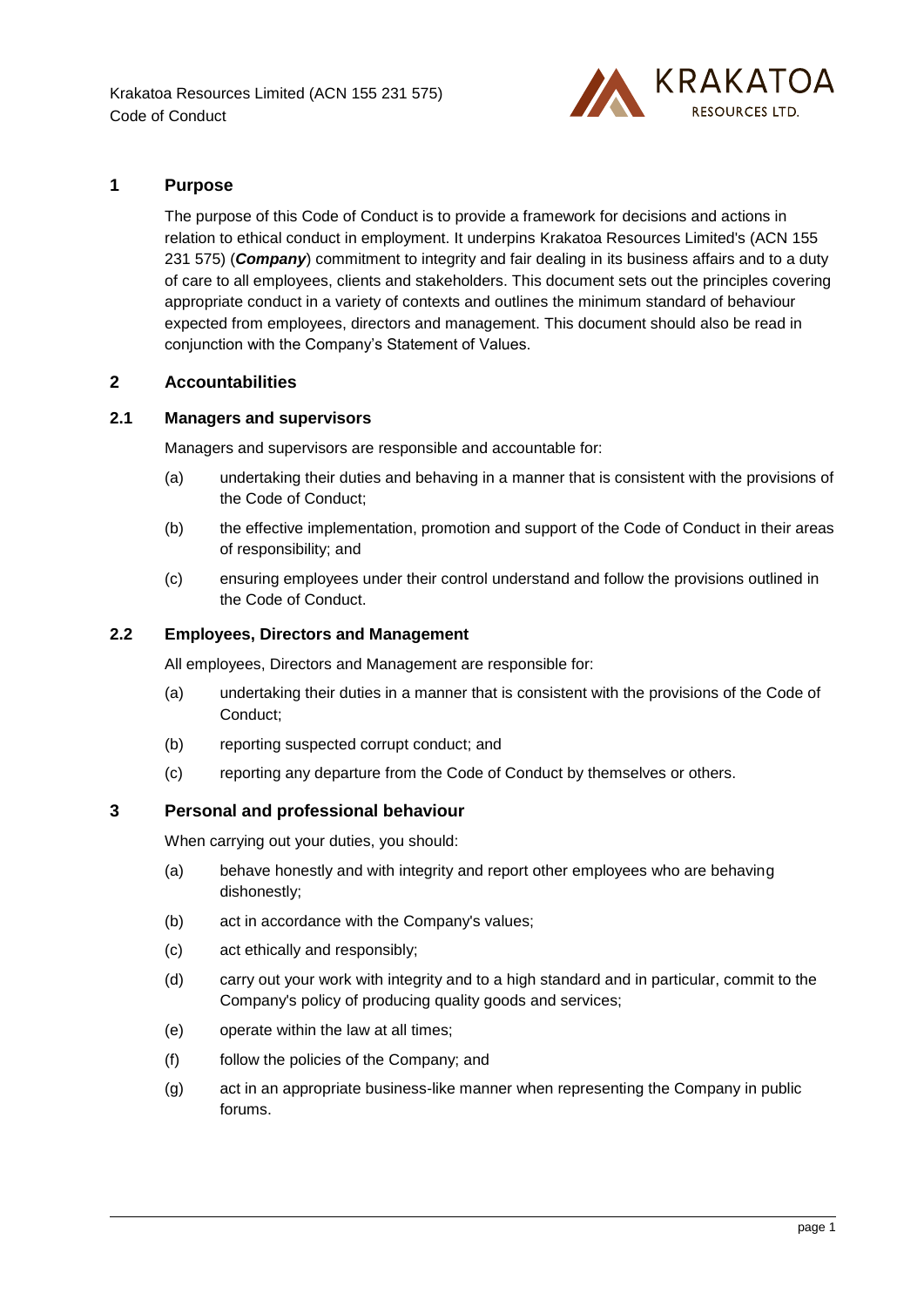Krakatoa Resources Limited (ACN 155 231 575) Code of Conduct



# **4 Conflict of interest**

Potential for conflict of interest arises when it is likely that you could be influenced, or it could be perceived that you are influenced by a personal interest when carrying out your duties. Conflicts of interest that lead to biased decision making may constitute corrupt conduct.

- (a) Some situations that may give rise to a conflict of interest include situations where you have:
	- (i) financial interests in a matter the Company deals with or you are aware that your friends or relatives have a financial interest in the matter;
	- (ii) directorships/management of outside organisations;
	- (iii) membership of boards of outside organisations;
	- (iv) personal relationships with people the Company is dealing with which go beyond the level of a professional working relationship;
	- (v) secondary employment, business, commercial, or other activities outside of the workplace which impacts on your duty and obligations to the Company;
	- (vi) access to information that can be used for personal gain; and
	- (vii) offer of an inducement.
- (b) You may often be the only person aware of the potential for conflict. It is your responsibility to avoid any conflict from arising that could compromise your ability to perform your duties impartially. You must report any potential or actual conflicts of interest to your manager.
- (c) If you are uncertain whether a conflict exists, you should discuss that matter with your manager and attempt to resolve any conflicts that may exist.
- (d) You must not submit or accept any bribe, or other improper inducement. Any such inducements are to be reported to your manager. Refer to the Company's Anti-Bribery and Anti-Corruption Policy for further information.

### **5 Public and media comment**

Individuals have a right to give their opinions on political and social issues in their private capacity as members of the community.

Employees must not make official comment on matters relating to the Company unless they are:

- (a) authorised to do so by the Executive Chairman or Board; or
- (b) giving evidence in court; or
- (c) otherwise authorised or required to by law.

Employees must not release unpublished or privileged information unless they have the authority to do so from the Executive Chairman or Board.

The above restrictions apply except where prohibited by law, for example in relation to "whistleblowing".

Refer to the Company's Social Media Policy for further information.

## **6 Use of Company resources**

Requests to use Company resources outside core business time should be referred to management for approval.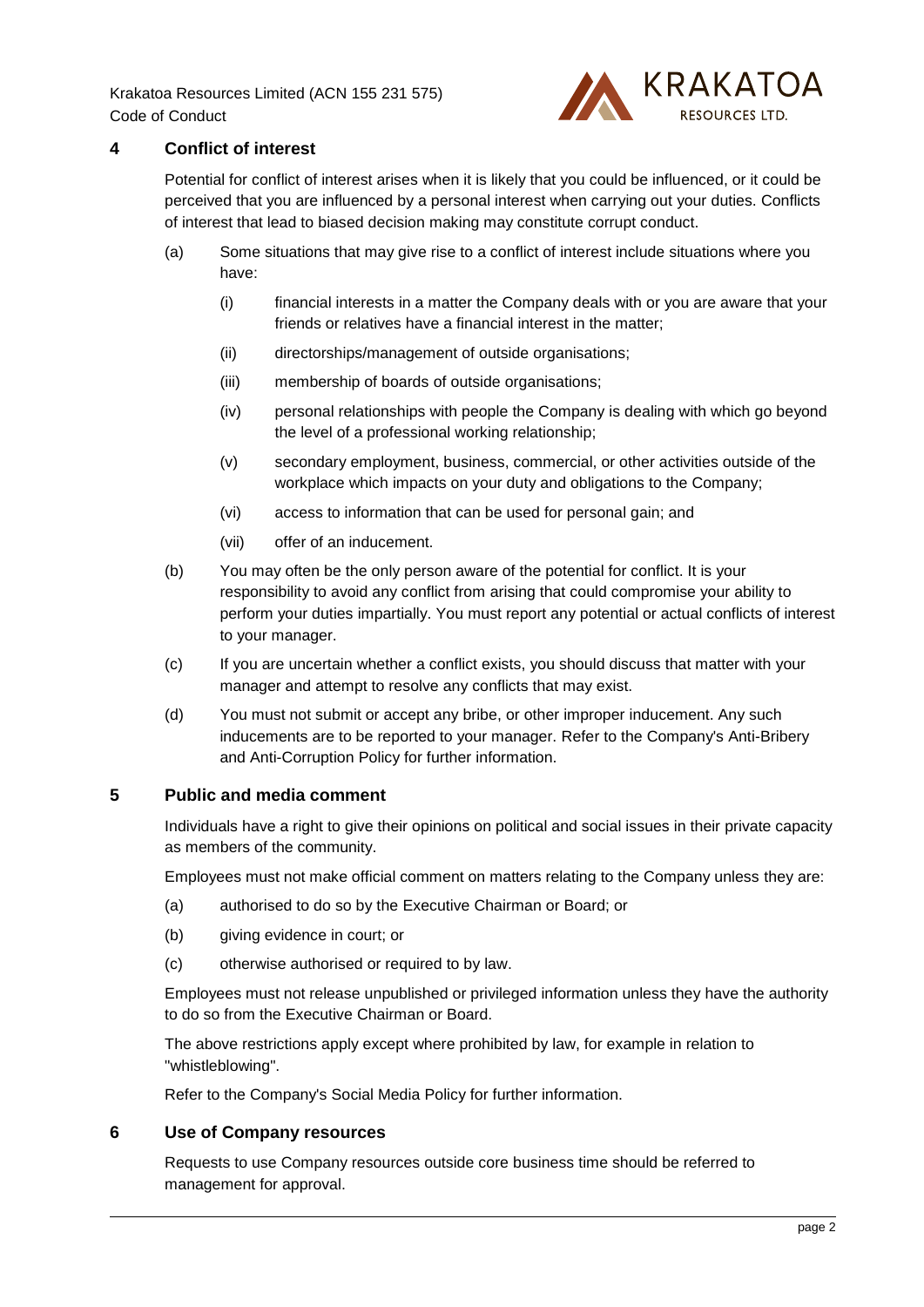Krakatoa Resources Limited (ACN 155 231 575) Code of Conduct



If employees are authorised to use Company resources outside core business times they must take responsibility for maintaining, replacing, and safeguarding the property and following any special directions or conditions that apply.

Employees using Company resources without obtaining prior approval could face disciplinary and/or criminal action. Company resources are not to be used for any private commercial purposes.

## **7 Security of information**

Employees are to make sure that confidential and sensitive information cannot be accessed by unauthorised persons. Sensitive material should be securely stored overnight or when unattended. Employees must ensure that confidential information is only disclosed or discussed with people who are authorised to have access to it. It is considered a serious act of misconduct to deliberately release confidential documents or information to unauthorised persons, and may incur disciplinary action.

### **8 Intellectual property/copyright**

Intellectual property includes the rights relating to scientific discoveries, industrial designs, trademarks, service marks, commercial names ad designations, and inventions and is valuable to the Company.

The Company is the owner of intellectual property created by employees in the course of their employment unless a specific prior agreement has been made. Employees must obtain written permission to use any such intellectual property from the Company Secretary/Group Legal Counsel before making any use of that property for purposes other than as required in their role as employee.

#### **9 Discrimination and harassment**

Employees must not harass, discriminate, or support others who harass and discriminate against colleagues or members of the public on the grounds of sex, pregnancy, marital status, age, race (including their colour, nationality, descent, ethnic or religious background), physical or intellectual impairment, homosexuality or transgender.

Such harassment or discrimination may constitute an offence under legislation. Managers should understand and apply the principles of Equal Employment Opportunity.

#### **10 Corrupt conduct**

Corrupt conduct involves the dishonest or partial use of power or position which results in one person/group being advantaged over another. Corruption can take many forms including, but not limited to:

- (a) official misconduct;
- (b) bribery and blackmail;
- (c) unauthorised use of confidential information;
- (d) fraud; and
- (e) theft.

Corrupt conduct will not be tolerated by the Company. Disciplinary action up to and including dismissal will be taken in the event of any employee participating in corrupt conduct. Refer to the Company's Anti-Bribery and Anti-Corruption Policy for further information.